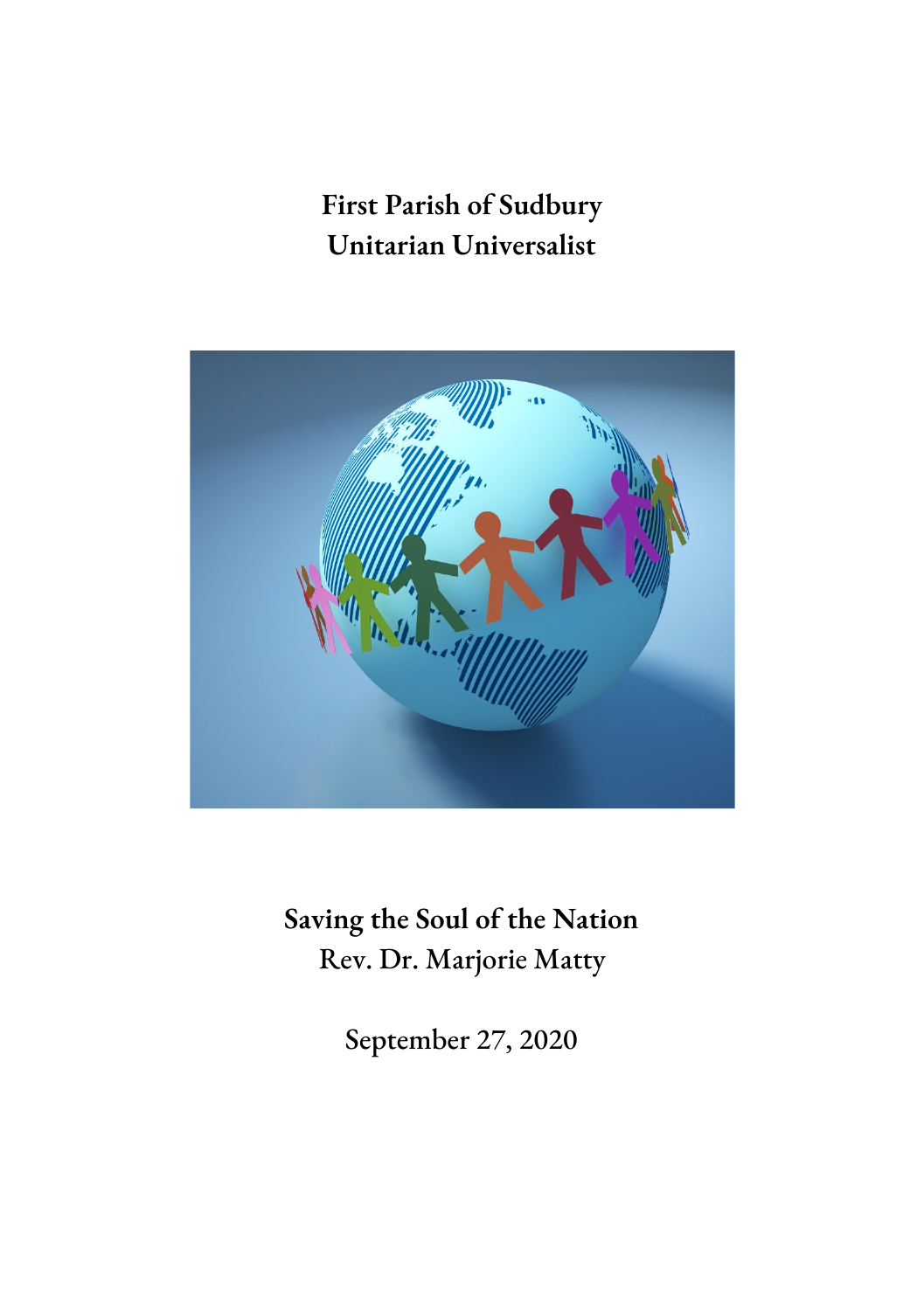#### GATHERING TONE

PRELUDE *Quartet: We will love or we will perish* Celia Hinrichs, Music: Jesu, Joy of Man's Desiring - Saul Bloom,

Words: Pete Seeger Helen Russell, by J. S. Bach Terry Lockhart, Rev. Debra Morris-Bennett, organ

#### WELCOME & OPENING WORDS Rev. Dr. Marjorie Matty

#### CHALICE LIGHTING Rev. Marjorie

Don't ask yourself what the world needs; ask yourself what makes you come alive. And then go and do that. Because what the world needs is people who have come alive.

HYMN #169 *We Shall Overcome*

We shall overcome, we shall overcome, we shall overcome someday! Oh, deep in my heart I do believe we shall overcome someday!

We'll walk hand in hand, we'll walk hand in hand, we'll walk hand in hand someday! Oh, deep in my heart I do believe we'll walk hand in hand someday!

We shall all be free, we shall all be free, we shall all be free someday! Oh, deep in my heart I do believe we shall all be free someday!

We shall live in peace, we shall live in peace, we shall live in peace someday! Oh, deep in my heart I do believe we shall live in peace someday!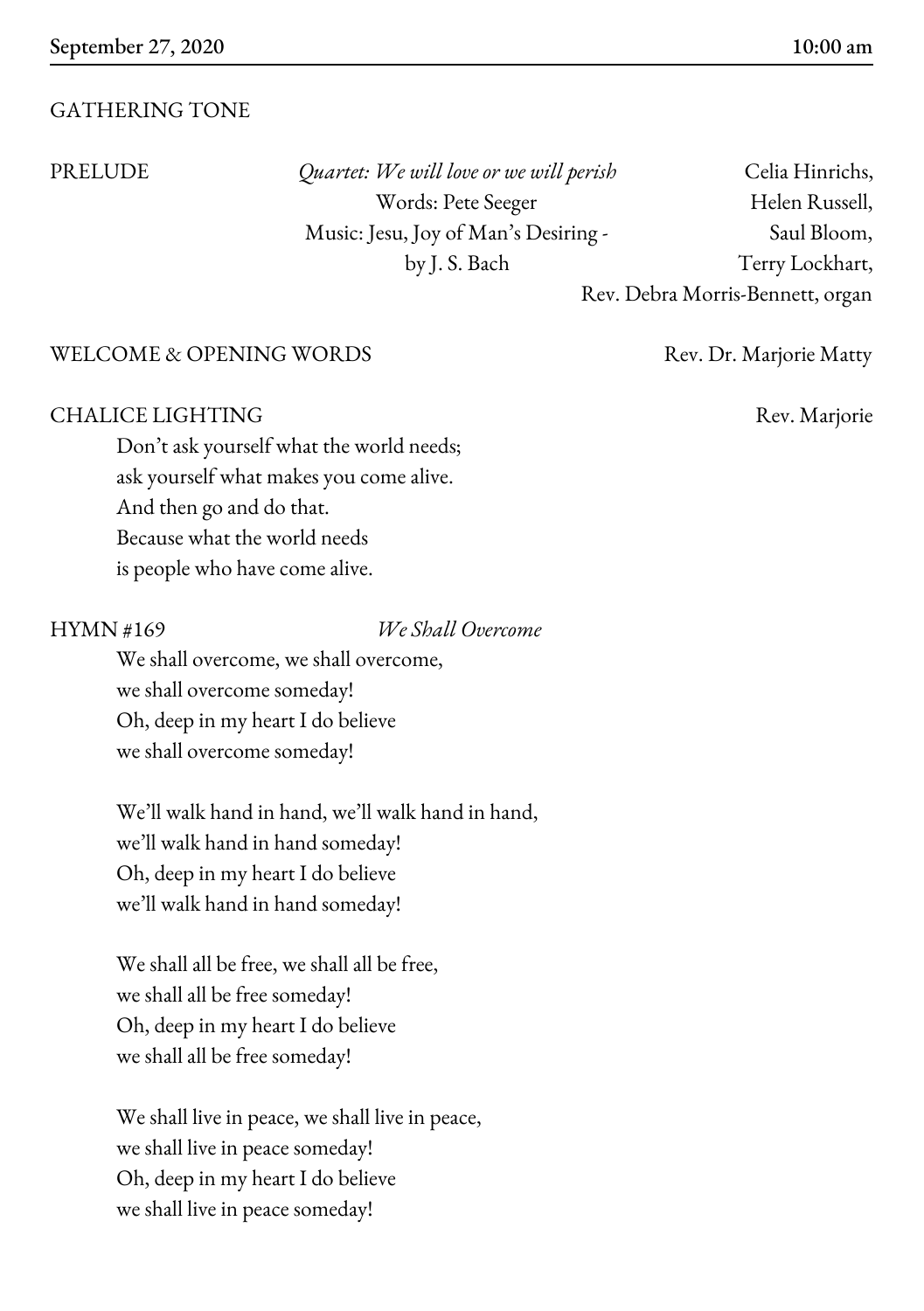| <b>READING</b>                                                                                                                                                                                            | The Soul of America: The Battle for our Better Angels<br>Jon Meacham            | Rev. Marjorie |
|-----------------------------------------------------------------------------------------------------------------------------------------------------------------------------------------------------------|---------------------------------------------------------------------------------|---------------|
| <b>MUSICAL INTERLUDE</b>                                                                                                                                                                                  | Where There Is Light in the Soul<br>Chinese Proverb; Elizabeth Alexander, music |               |
| <b>SERMON</b>                                                                                                                                                                                             |                                                                                 | Rev. Marjorie |
| <b>SILENT MEDITATION</b>                                                                                                                                                                                  |                                                                                 |               |
| <b>OFFERING</b>                                                                                                                                                                                           | Fighting Over What We Believe<br>Elizabeth Alexander, lyrics & music            |               |
| <b>CHALICE EXTINGUISHING</b><br>We extinguish this flame, but not the light of truth,<br>the warmth of community, or the fire of commitment.<br>These we carry in our hearts until we are together again. |                                                                                 | Rev. Marjorie |
| <b>CLOSING WORDS</b>                                                                                                                                                                                      |                                                                                 | Rev. Marjorie |

POSTLUDE *Go Out!* FPS and UUCR Combined Choirs Text by Alfred S. Cole, abridged by Elizabeth Alexander Music by Elizabeth Alexander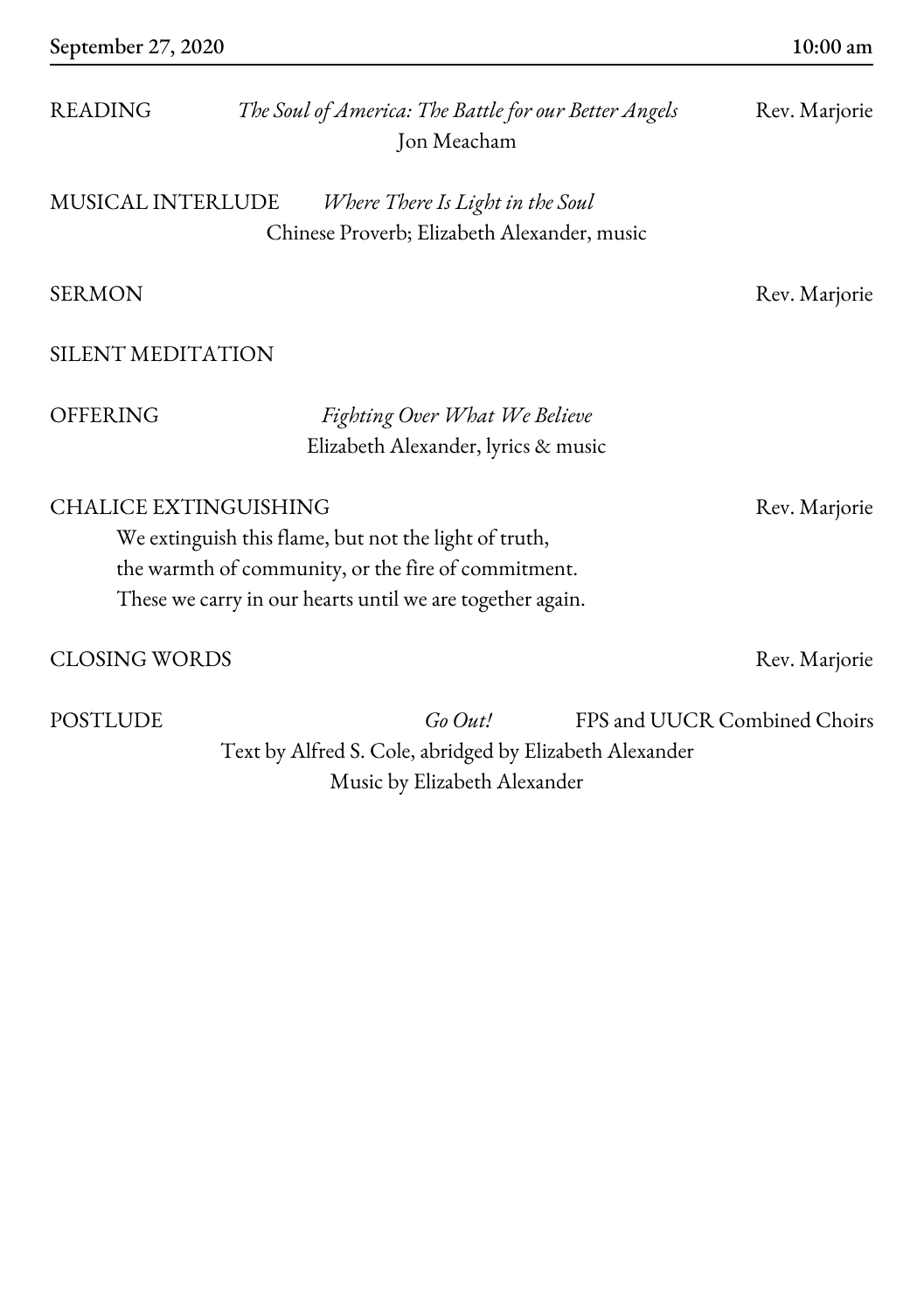**Milestones, announcements, and Q&A** will be offered during our online social hour. Please remain in the Zoom meeting after the postlude ends to join us.

# **Thank you to those assisting today!**

*Music:* Rev. Debra Morris-Bennett and Michael Tyo

# **Remote Offering**

We offer two options for giving remotely.

*Online*: [Click](https://gp.vancopayments.com/gpo/#/donateNow/5bb8e8a5-ce0f-4409-894d-d4217da) here to be taken to our online payments portal. If this is your first time using the portal, you will need to create an account using the link in the top-right corner of your screen. Then, select the fund you would like to donate to, whether the gift is one-time or recurring, and put in the amount you would like to give.

*By text message*: Simply text 833-448-6403 with the amount you would like to give in the body of your text (over \$3). The first time you give this way, you will be directed to fill in your personal and credit card info. Submit, and receive a receipt by email and text!

We thank you for your generosity!

*As FPS is charged 2.75% of each credit card transaction, we ask you to consider adding this percentage to your total gift.*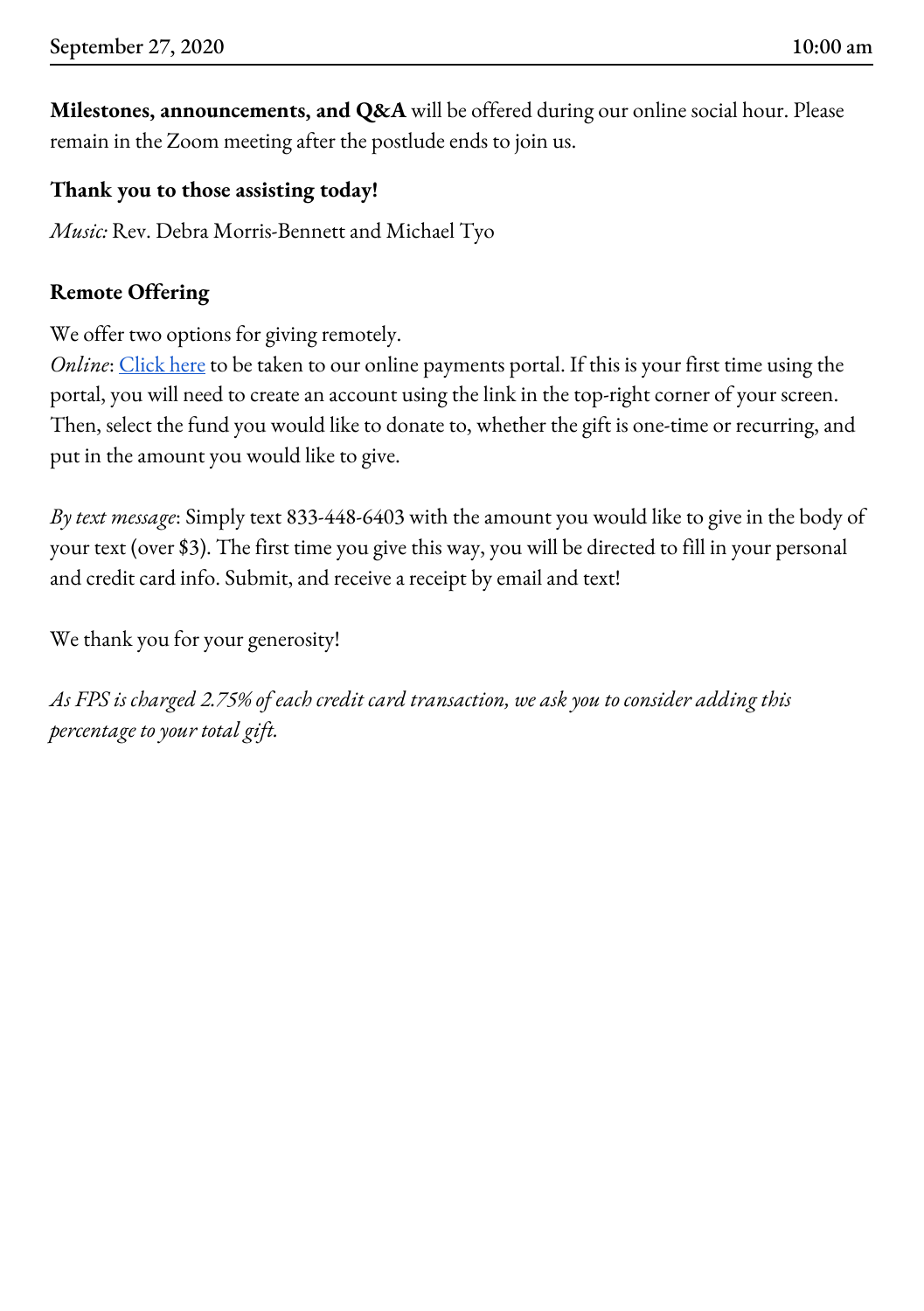# **Notes on Today's Music**

# **Quartet: We will love or we will perish**

Words: Pete Seeger, Music: Jesu, Joy of Man's Desiring – J.S.Bach

We will love or we will perish We will learn the rainbow to cherish Dare to struggle, dare to danger, Dare to touch the hand of a stranger

# **Where There Is Light in the Soul**

Elizabeth Alexander, based on Chinese Proverb Performed by Sherwood High School Choir / Bill Evans Video created by Rochelle Lockridge

#### *Chinese proverb*

Where there is light in the soul there will be beauty in the person. Where there is beauty in the person there will be harmony in the home. Where there is harmony in the home there will be honor in the nation. Where there is honor in the nation there will be peace in the world.

# **Fighting Over What We Believe**

Elizabeth Alexander, lyrics and music Video Director & Editor: Stephen Alexander

"Fighting Over What We Believe" became a meditation on conflict, communication and compassion, with a dialogue of many voices and a "call to action" refrain. The interplay between soloists and different sections of the choir reflects the dynamic relationship necessary for all difficult and important conversations.

Talking left, talking right, talking far into the night, Splitting hairs, splitting up, splitting off, Less and more, rich and poor, what to address, what to ignore, What are we really fighting for? Persuade, coerce, Convene, disperse, Accept or curse? Deny, confess, Condemn or bless? Who lives? Who dies? My truth, your lies.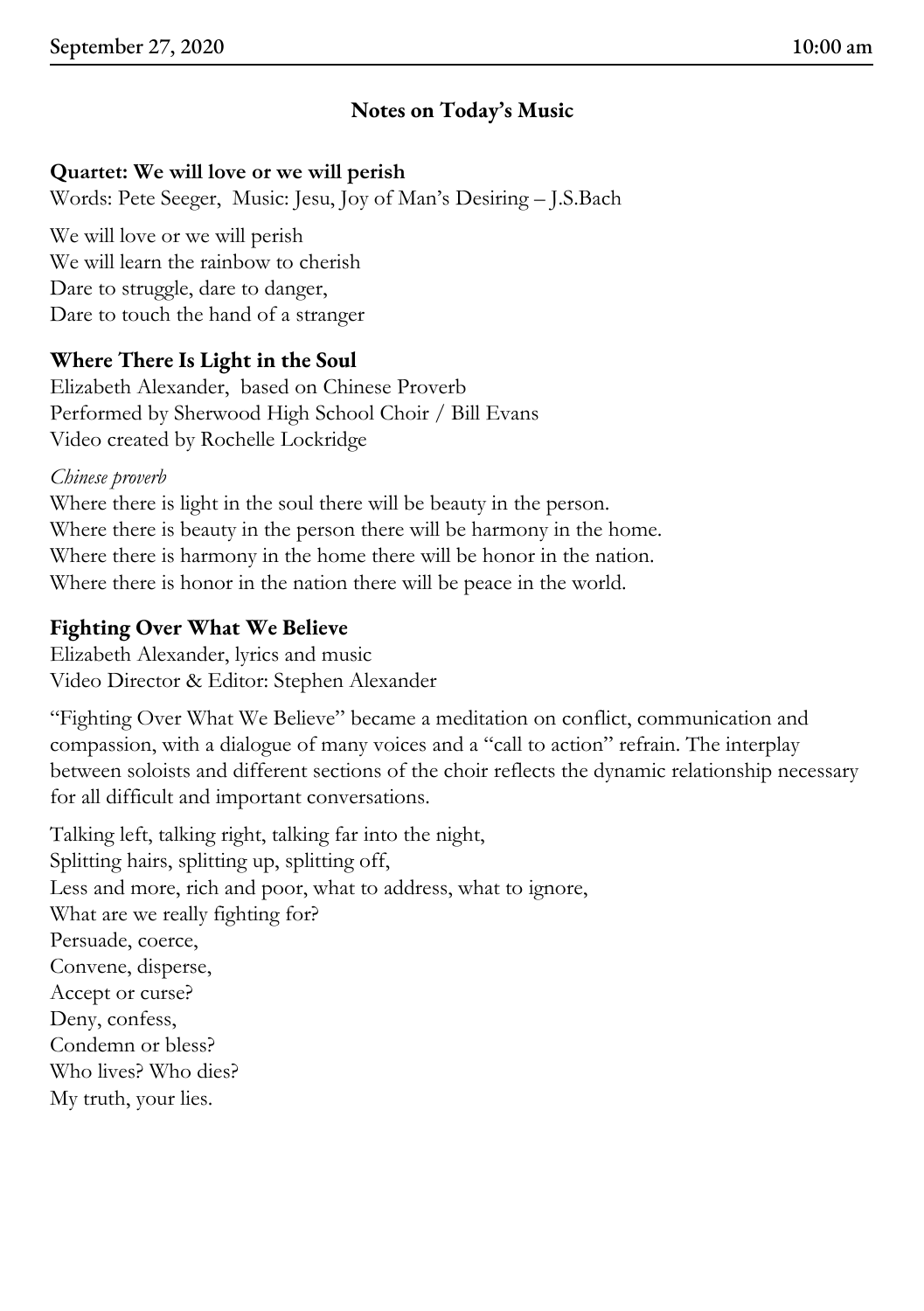Bring in, shut out, what's that all about? Who gives out retribution and grace? What to keep, what to spend, What to give and what to lend? Some have not, some have a lot. Can we learn to share the things we've got?

I see us fighting over what we believe, how to love and how to pray. We begin with hope and resolve and dreams, and end up fighting over what we believe. I see us fighting over what we believe, leaving spirits poor and lonely. I want to use my fighting spirit in a different way instead of fighting over what we believe.

I want to wrestle with the angel 'til the light of dawn, And struggle with my need for pride.

I want to take on my tendency to turn my head,

And grapple with why it feels so hard to gently lay our differences aside.

(Day, night, wrong, right, no end in sight.)

We all believe in justice...

Let's talk about what that looks like.

And we believe in compassion...

Let's look at what that really means.

We believe in the holy work of listening, to every voice.

Let's start our conversation there...

Instead of fighting over what we believe. It wears us down and wears us out.

We have eyes to see, we have ears to hear, we have hands that long to give and receive.

I see us fighting over what we believe, leaving spirits poor and lonely.

I want to use my fighting spirit in a different way instead of fighting over what we believe.

(Divide, unite, exclude, invite, day, night, wrong, right, no end in sight.)

We all believe in justice.

Let's talk about what that looks like.

© 2011 by Elizabeth Alexander. All rights reserved.

### **Go Out!**

Text by Alfred S. Cole – abridged by Elizabeth Alexander

Music – Elizabeth Alexander

First Parish of Sudbury and UU Church of Reading Combined Choirs for joint Music Sunday, April 2016 called "Raising Our Voices"

Preaching a gospel of religious tolerance and unconditional love, the message of early American minister John Murray (1741-1815) is as relevant and refreshing today as it was during his own time. Alfred S. Cole's oft-quoted rendering of Murray's universalist gospel, with its "anti-hellfire-and-brimstone" message, is beloved by people of many faiths all around the world.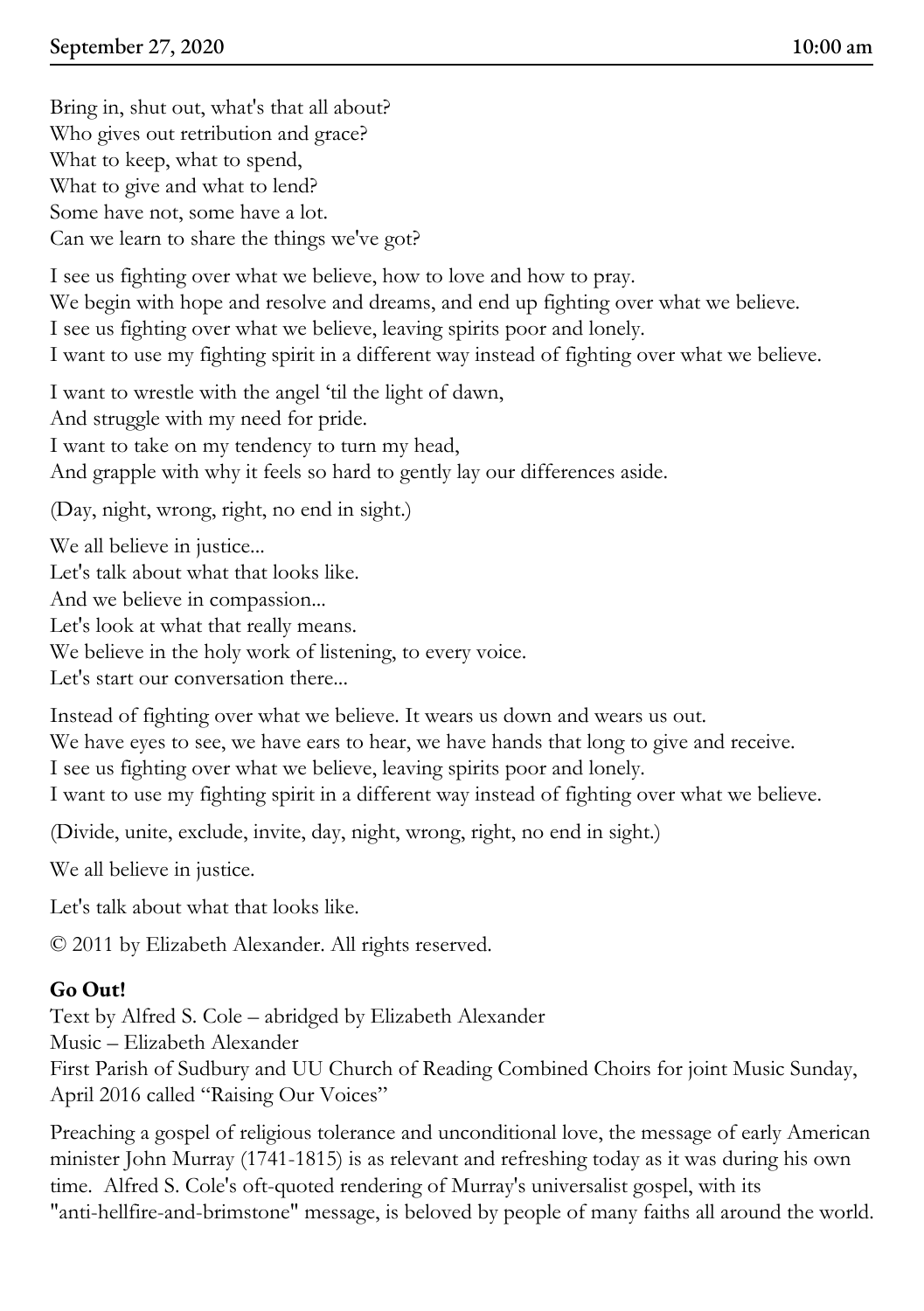Elizabeth Alexander brings her Appalachian roots and inventive ear to this rousing song of commission, with sweet gospel harmonies, a soulful piano accompaniment, and an overlay of fierce compassion.

Go out into the highways and by-ways And give the people something of your new vision.

You may possess only a small light, but uncover it and let it shine. Use it to bring more understanding to the hearts and minds of men.

Give them not Hell, but hope and courage. Do not push them deeper into their despair, But preach the kindness and the everlasting love of God.

Adapted Lyric © 2009 by Elizabeth Alexander

Words & Music: Elizabeth Alexander, © Seafarer Press. Reprinted with permission under ONE LICENSE #A-736559. All rights reserved.